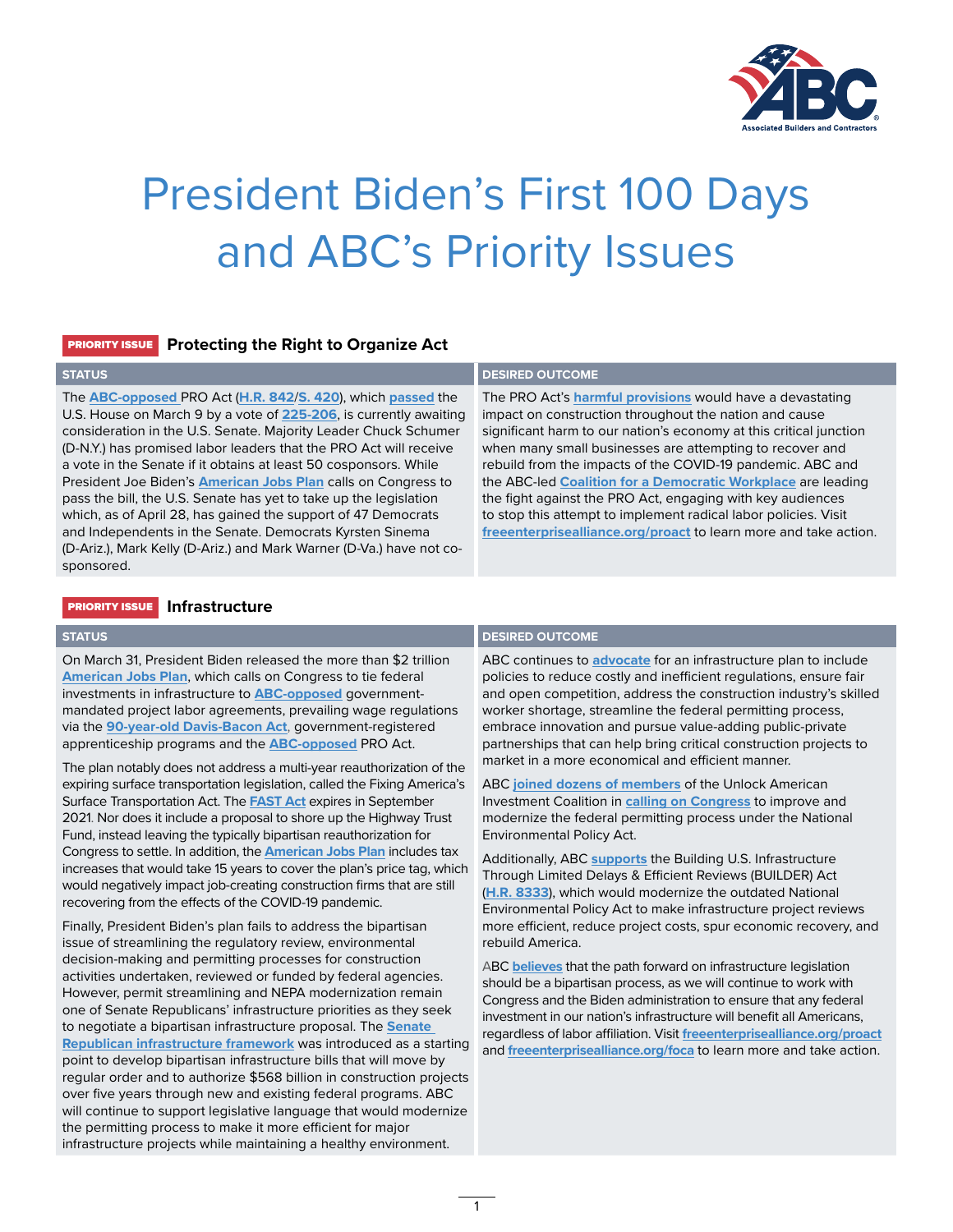

### PRIORITY ISSUE **Fair and Open Competition on Taxpayer-funded Federal and Federally Assisted Construction Projects**

| <b>STATUS</b>                                                                                                                                                                                                                                                                                                                                                                    | <b>DESIRED OUTCOME</b>                                                                                                                                                                                                                                                                                                                                                                                                                                                                                                                                                                                                                                                                                                                                                                                                                                                                                                                                                                                                                                                                                                                                     |
|----------------------------------------------------------------------------------------------------------------------------------------------------------------------------------------------------------------------------------------------------------------------------------------------------------------------------------------------------------------------------------|------------------------------------------------------------------------------------------------------------------------------------------------------------------------------------------------------------------------------------------------------------------------------------------------------------------------------------------------------------------------------------------------------------------------------------------------------------------------------------------------------------------------------------------------------------------------------------------------------------------------------------------------------------------------------------------------------------------------------------------------------------------------------------------------------------------------------------------------------------------------------------------------------------------------------------------------------------------------------------------------------------------------------------------------------------------------------------------------------------------------------------------------------------|
| ABC opposes the anti-competitive measures included in President<br>Biden's infrastructure plan because government-mandated PLAs<br>exclude the more than 87% of the U.S. construction workforce<br>that chooses not to join a union from rebuilding our communities<br>and benefitting from well-paying, middle-class jobs created by<br>taxpayer investments in infrastructure. | As Congress considers infrastructure-related legislation, ABC will<br>continue to ensure that all contracts will be awarded through a<br>fair and open competitive bidding process that allows qualified<br>union and nonunion contractors to compete on a level playing<br>field based on merit, experience, quality and safety. ABC urges<br>Congress to pass the Fair and Open Competition Act (H.R.<br>1284/S. 403), which would prevent the government from<br>mandating a PLA as a condition of winning federal or federally<br>assisted construction contracts. Since its introduction in the $117th$<br>Congress, FOCA has been supported by a diverse coalition of<br>construction and business associations as well as a large group<br>of taxpayer, free market and consumer advocates. Additionally,<br>members of the House and Senate have drafted letters to their<br>respective committees of jurisdiction over infrastructure issues<br>expressing strong opposition to PLA mandates and enthusiastic<br>support for a fair and open competitive bidding process. Visit<br>freeenterprisealliance.org/foca to learn more and take action. |

### PRIORITY ISSUE **Immigration**

On Feb. 18, Sen. Bob Menendez (D-N.J.) and Rep. Linda Sanchez (D-Calif.) introduced the U.S. Citizenship Act of 2021 (**[H.R. 1177](https://www.congress.gov/bill/117th-congress/house-bill/1177/text)**/**[S. 348](https://www.congress.gov/bill/117th-congress/senate-bill/348/text)**) to implement President Biden's proposal on immigration reform. ABC is concerned that this proposal largely ignores the drivers of illegal immigration and the enforcement needed to prevent the circumvention of our nation's borders and immigration laws over the coming years. The legislation seeks to create a pathway to citizenship for more than 11 million undocumented immigrants in the United States, including those currently authorized to legally live and work in the country through the Deferred Action for Childhood Arrivals program and Temporary Protected Status designation.

### **STATUS DESIRED OUTCOME**

ABC believes any proposal that is to pass Congress must implement bipartisan solutions to fix our nation's failing immigration system. ABC has advocated for permanent protections of Deferred Action for Childhood Arrivals and Temporary Protected Status recipients that contribute to the country's workforce and economy, including the more than 100,000 in the construction industry. Comprehensive immigration reform must include necessary improvements to our country's visa system that anticipate the future flow of immigrants to the United States and eliminate incentives for individuals to illegally enter the country in search of work opportunities. Despite the impacts of the COVID-19 pandemic on our industry, construction continues to face worker shortages that have numbered in the hundreds of thousands each year. Providing employers with a flexible visa system that allows sufficient access to permanent and temporary foreign workers must be included in any final proposal to fix our immigration system. The enforcement of our nation's immigration laws will also be critical preventing future illegal immigration into the United States and holding those who violate our immigration policies accountable.

### PRIORITY ISSUE **Workforce Development**

President Biden **[rescinded](https://www.abc.org/News-Media/Newsline/entryid/18492/biden-rescinds-trump-irap-executive-order-and-supports-abc-opposed-apprenticeship-bill)** the Trump administration's Industryrecognized Apprenticeship Program executive order and asked the U.S. Department of Labor to consider a **[new rulemaking](https://www.whitehouse.gov/briefing-room/statements-releases/2021/02/17/fact-sheet-biden-administration-to-take-steps-to-bolster-registered-apprenticeships/)** to reverse these programs and immediately slow support for IRAPs by pausing approval of new Standards Recognition Entities and ending new funding for existing SREs. President Biden also **[supports](https://www.whitehouse.gov/briefing-room/statements-releases/2021/02/17/fact-sheet-biden-administration-to-take-steps-to-bolster-registered-apprenticeships/)** the U.S. House-passed and **[ABC-opposed National Apprenticeship Act](https://www.abc.org/News-Media/Newsline/entryid/18492/biden-rescinds-trump-irap-executive-order-and-supports-abc-opposed-apprenticeship-bill)  [of 2021](https://www.abc.org/News-Media/Newsline/entryid/18492/biden-rescinds-trump-irap-executive-order-and-supports-abc-opposed-apprenticeship-bill)** (**[H.R. 447](https://www.congress.gov/bill/117th-congress/house-bill/447)**), which would not achieve its goal of expanding apprenticeship opportunities, as it would further restrict small businesses' ability to access federally registered apprenticeship programs and government funding, limit job opportunities in the construction industry and create additional obstacles for the construction industry to meet future workforce demand and needs.

### **DESIRED OUTCOME**<br> **DESIRED OUTCOME**

ABC will continue to advocate for an all-of-the-above workforce development strategy, including industry-driven and governmentregistered apprenticeship programs, so workers and employers have freedom to choose the best way to provide value and help rebuild America. ABC also believes that expanding access to all post-secondary credentials as defined by the **[Workforce](https://www.dol.gov/agencies/eta/wioa/about)  [Innovation and Opportunity Act](https://www.dol.gov/agencies/eta/wioa/about)** is critical to ensuring that we can fill the critical jobs gap facing construction and a host of other industries throughout the country. ABC supports legislation, including the **[Freedom to Invest in Tomorrow's Workforce Act](https://spanberger.house.gov/news/documentsingle.aspx?DocumentID=3667#:~:text=Specifically%2C%20the%20bipartisan%20Freedom%20to,as%20providing%20reputable%20credentials%20in)**, to expand 529 plans for all recognized postsecondary credentials as defined by the Workforce Innovation and Opportunity Act, and **[Jumpstarting Our Businesses by Supporting Students Act](https://www.kaine.senate.gov/press-releases/kaine-portman-levin-and-gonzalez-introduce-bipartisan-bicameral-bill-to-help-more-americans-access-jobs-training_get-back-to-work#:~:text=The%20Kaine%2DPortman%20JOBS%20Act,that%20offer%20family%2Dsustaining%20wages.&text=The%20JOBS%20Act%20is%20a%20smart%20investment%20in%20America)**, which would expand Pell Grant eligibility to cover high-quality and rigorous short-term job training programs.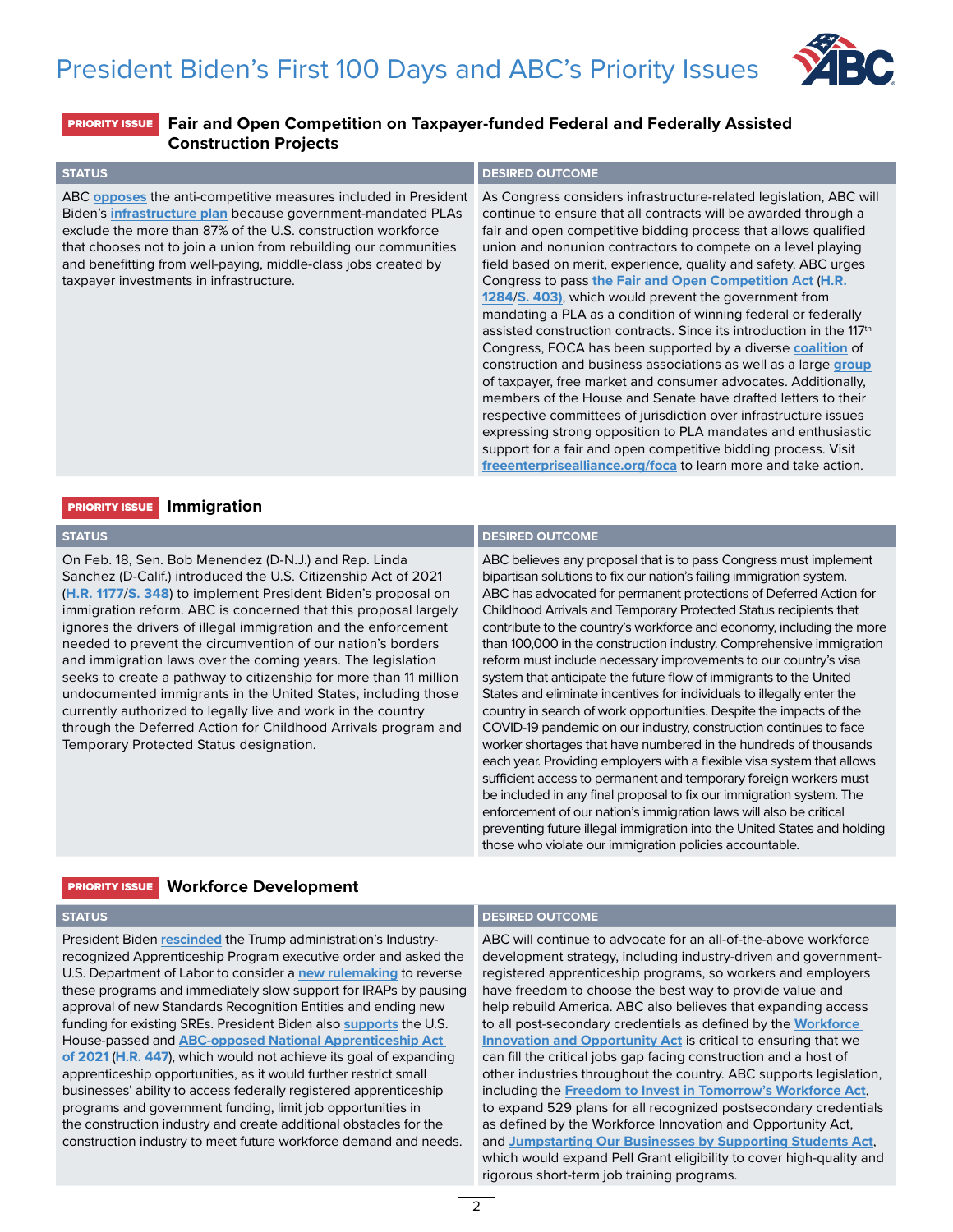## President Biden's First 100 Days and ABC's Priority Issues



### PRIORITY ISSUE **Tax Reform**

**STATUS DESIRED OUTCOME** 

President Biden's **[American Jobs Plan](https://www.abc.org/News-Media/Newsline/entryid/18657/biden-infrastructure-plan-rife-with-abc-opposed-labor-policies)** includes tax increases that would increase the corporate tax rate from 21% to 28%, eliminate tax subsidies and tax credits for fossil fuel industries and beef up IRS enforcement on corporations. Further, it is anticipated that additional proposals from the White House will call for increasing the top individual rate and repealing the **[Tax Cuts and Jobs Act's](https://abc.org/News-Media/News-Releases/entryid/9933/abc-celebrates-passage-of-historic-tax-reform-bill)** tax reduction for pass-through businesses, which would affect most of our nation's construction companies and contractors.

ABC will continue to advocate for the beneficial tax proposals included in the **[Tax Cuts and Jobs Act](https://abc.org/News-Media/News-Releases/entryid/15225/tax-reform-enables-abc-members-to-hire-and-train-more-construction-industry-workers)** that spur economic growth and assist job-creating construction firms that are still recovering from the effects of the COVID-19 pandemic. Before the TCJA passed, the construction industry paid the highest effective tax rate of any industry in the country.

### PRIORITY ISSUE **Davis-Bacon Act**

| <b>STATUS</b>                                                                                                                                                                        | <b>DESIRED OUTCOME</b>                                                                                                                                                                                                                                                                                                                                                                                                                                                                                                                                                                                                                       |
|--------------------------------------------------------------------------------------------------------------------------------------------------------------------------------------|----------------------------------------------------------------------------------------------------------------------------------------------------------------------------------------------------------------------------------------------------------------------------------------------------------------------------------------------------------------------------------------------------------------------------------------------------------------------------------------------------------------------------------------------------------------------------------------------------------------------------------------------|
| President Biden's <b>American Jobs Plan</b> calls on Congress to tie<br>federal investments in infrastructure to prevailing wage regulations<br>via the 90-year-old Davis-Bacon Act. | ABC supports the full repeal of the Davis-Bacon Act via the<br>Davis-Bacon Repeal Act (S. 805) as well as any state and local<br>prevailing wage laws that mandate wage and benefit rates. In the<br>absence of full repeal of the Davis-Bacon Act and state prevailing<br>wage laws, ABC continues to support legislative and regulatory<br>reform efforts designed to mitigate their negative effects and<br>failure to reflect the current market rate. ABC opposes expansion<br>of Davis-Bacon and state and local prevailing wage laws into<br>areas of public and private projects in which they have not been<br>previously mandated. |

### PRIORITY ISSUE **National Labor Relations Board**

| <b>STATUS</b>                                                                                                                                                                                                                                                                                                                                                                                                                                                                                                                                                                                                                                         | <b>DESIRED OUTCOME</b>                                                                                                                                                                                                                                                                                                                                                                                                                           |
|-------------------------------------------------------------------------------------------------------------------------------------------------------------------------------------------------------------------------------------------------------------------------------------------------------------------------------------------------------------------------------------------------------------------------------------------------------------------------------------------------------------------------------------------------------------------------------------------------------------------------------------------------------|--------------------------------------------------------------------------------------------------------------------------------------------------------------------------------------------------------------------------------------------------------------------------------------------------------------------------------------------------------------------------------------------------------------------------------------------------|
| Immediately after taking office, President Biden fired incumbent<br>NLRB general counsel Peter Robb, a move without precedent<br>since the establishment of the Independent Office of General<br>Counsel to the NLRB in 1947. President Biden appointed Peter<br>Sung Ohr as acting general counsel, who has taken several<br>steps to advance Biden's labor agenda, which includes the<br>ABC-opposed PRO Act. Provisions of the PRO Act would violate<br>basic employee privacy rights, forcing employers to turn over<br>employees' phone numbers, addresses and email addresses<br>without consent and replace secret ballots in union elections. | The NLRB must serve as a neutral arbiter of federal labor law. ABC<br>supports balanced policies that reflect the NLRB's original mission,<br>to fairly interpret and enforce federal labor law. Additionally, the<br><b>ABC-opposed PRO Act now goes to the U.S. Senate, where only</b><br>three Democratic senators currently do not support the legislation:<br>Kyrsten Sinema (D-Ariz.), Mark Kelly (D-Ariz.) and Mark Warner<br>$(D-Va.)$ . |

### PRIORITY ISSUE **Right-to-Work**

Since 1943, 27 states have passed right-to-work laws prohibiting employers from requiring employees to join unions as a condition of employment, incentivizing competition and producing a better work environment for businesses and workers. However, the ABC-opposed **[PRO Act](https://abc.org/Portals/1/2021%20Files/ABC%20Key%20Vote%20NO%20on%20PRO%20Act%20(H.R.%20842).pdf?ver=2021-03-08-120308-750×tamp=1615223003622)** would completely reject this choice by eliminating these independently passed state laws, forcing individuals to join a specific union and forfeit a portion of their hardearned paychecks to support the activities and influence of unions if they want a job at a unionized factory, jobsite, school or company.

### **STATUS DESIRED OUTCOME**

ABC will continue to support the right of all individuals to work without having to join a union or pay union dues or fees as a condition of employment. Right-to-work laws ensure workers have an opportunity to choose whether union representation makes sense for them and allow workers who do not want to participate in the union to opt out of joining the union or paying dues or fees. Further, right-to-work laws do not eliminate unions or outlaw the right to organize. ABC is supportive of the **[National Right to Work Act](https://www.paul.senate.gov/sites/default/files/page-attachments/WIL21170.pdf)**, which would preserve and protect the free choice of individual employees to form, join or assist labor organizations or to refrain from such activities. Visit **[freeenterprisealliance.org/proact](https://freeenterprisealliance.org/proact/)** to learn more and take action.